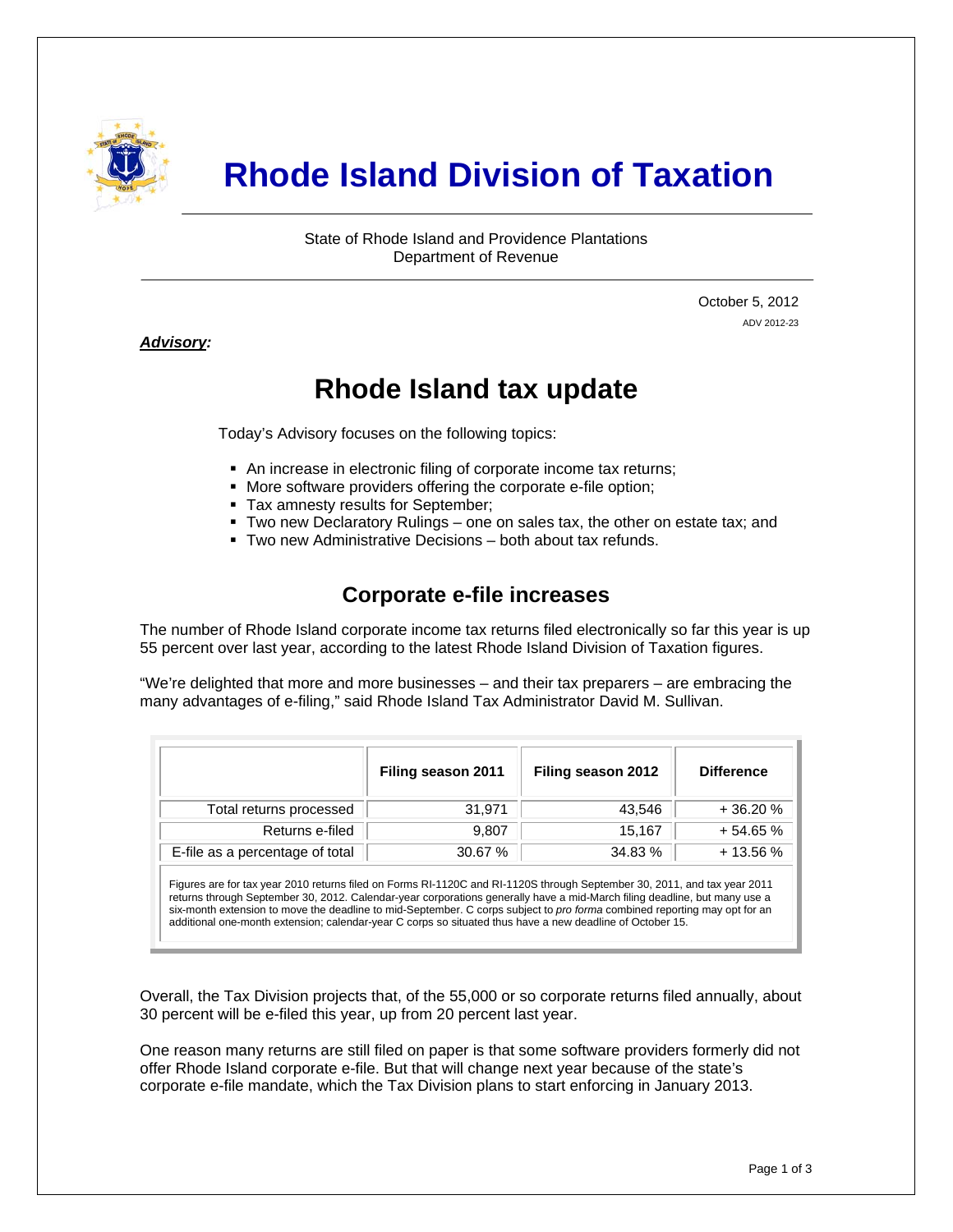### **Corporate e-file mandate**

Several providers of tax preparation software for practitioners recently notified the Tax Division that they will start offering Rhode Island corporate e-file in the coming filing season. They include some of the most popular and widely used software programs among accountants and other practitioners.

The software providers contacted the Tax Division about their plans to offer corporate e-file after the agency [announced in July](http://www.tax.ri.gov/Advisory/ADV%202012-16.pdf) that it will enforce the state's corporate e-file mandate starting with the filing season that opens in January 2013.

Legislation approved by the General Assembly and enacted in 2008 requires paid preparers of tax returns to file Rhode Island tax returns for their clients electronically with the Tax Division. The provision applies to each preparer who prepared more than 100 Rhode Island returns in the prior year.

The requirement took effect January 1, 2009. But as a practical matter, it applied at the time only to personal income tax returns; the agency's computers were not accepting e-filed corporate returns. But corporate e-file "went live" at the Tax Division in March 2011, and has been available ever since. As a result, the Tax Division expects that most practitioners will have software in the coming season that allows for the e-filing of business returns – including Forms RI-1120C and Form RI-1120S.

 **Combined Reporting:** The Tax Division has received some corporate returns that include a fully completed Schedule CRS, which is for *pro forma* combined reporting. But the agency has received too few thus far to draw any conclusions for its study on combined reporting. Most returns involving *pro forma* combined reporting aren't expected until later this month.

### **Tax amnesty results**

Rhode Island's tax amnesty program has generated more than \$3.3 million and has attracted 1,238 applications during its first month of operation.

The largest amounts generated so far by category were \$1.064 million in corporate income tax and interest, \$896,634 in public service corporation tax and interest, and \$848,280 in personal income tax and interest.

The figures are for the month ended September 30, 2012. The amnesty program began September 2, 2012, and runs through November 15, 2012.

Amnesty generally works this way: If your amnesty application is approved and you pay your delinquent state tax, the Tax Division will:

- **vaive penalties;**
- reduce interest by 25 percent;
- agree not to pursue civil or criminal penalties; and
- agree not to block the renewal of your driver's license, professional license, registration, or sales tax permit.

The Tax Division has created a special website – [www.TaxAmnesty.ri.gov](http://www.taxamnesty.ri.gov/) – which includes the tax amnesty application form, other forms, FAQs, and other information.

More information about the amnesty program is available from the program's call center, at (401) 574-8650, from 8:30 a.m. to 4:00 p.m. business days, or by e-mailing the program: [TaxAmnesty@tax.ri.gov](mailto:TaxAmnesty@tax.ri.gov).